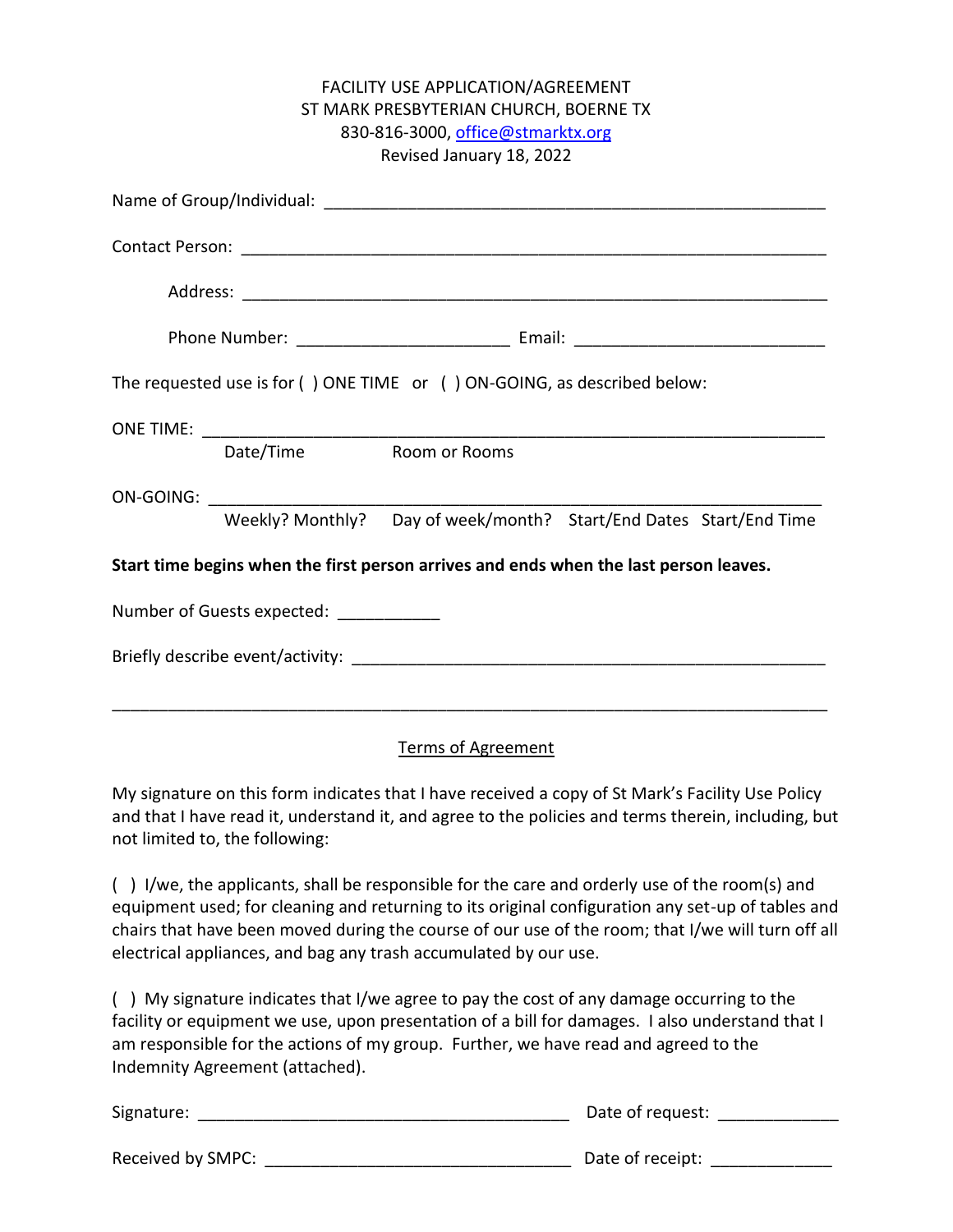#### FACILITY USE REQUEST: ACTION TAKEN (For St Mark use only)

# ( ) **APPROVED REQUEST**

Your request, as described on the first page of this form, has been approved.

The terms of agreement shall include a contribution of \$ for each (one time) use, based on the hourly rates contained in the Facility Use Policy. Payment is due on or before the time of facility use.

( ) All forms have been reviewed and signed.

( ) The agreement covers the time period requested and is in effect until such time as one or the other party cancels this agreement.

*St Mark reserves priority use of the facility at any time for programs and ministries of St Mark Presbyterian Church. St Mark will make every effort to avoid this, but there may be occasions when "on going" facility users must be moved or rescheduled to accommodate a church event. The facility user will be given as much notice as possible if this occurs.* 

() Receipt of  $\zeta$  by check or cash (circle one) is acknowledged.

Signature: \_\_\_\_\_\_\_\_\_\_\_\_\_\_\_\_\_\_\_\_\_\_\_\_\_\_\_\_\_\_\_\_\_\_\_\_ Date: \_\_\_\_\_\_\_\_\_\_\_\_\_\_\_\_\_\_\_\_\_\_\_

## ( ) **DENIED REQUEST**

Your request to use a room(s) at St Mark Presbyterian Church cannot be granted for the  $f$ ollowing reason(s):  $f$ 

For St Mark use only:

The contact person was notified regarding action taken on (date) **The contact person was notified regarding** action

\_\_\_\_\_\_\_\_\_\_\_\_\_\_\_\_\_\_\_\_\_\_\_\_\_\_\_\_\_\_\_\_\_\_\_\_\_\_\_\_\_\_\_\_\_\_\_\_\_\_\_\_\_\_\_\_\_\_\_\_\_\_\_\_\_\_\_\_\_\_\_\_\_\_\_\_

\_\_\_\_\_\_\_\_\_\_\_\_\_\_\_\_\_\_\_\_\_\_\_\_\_\_\_\_\_\_\_\_\_\_\_\_\_\_\_\_\_\_\_\_\_\_\_\_\_\_\_\_\_\_\_\_\_\_\_\_\_\_\_\_\_\_\_\_\_\_\_\_\_\_\_\_

Signed: \_\_\_\_\_\_\_\_\_\_\_\_\_\_\_\_\_\_\_\_\_\_\_\_\_\_\_\_\_\_\_\_\_\_\_\_\_\_\_\_\_\_\_\_\_\_\_\_\_\_\_\_\_\_\_\_\_\_\_\_\_\_\_\_\_\_\_\_\_\_

Staff person